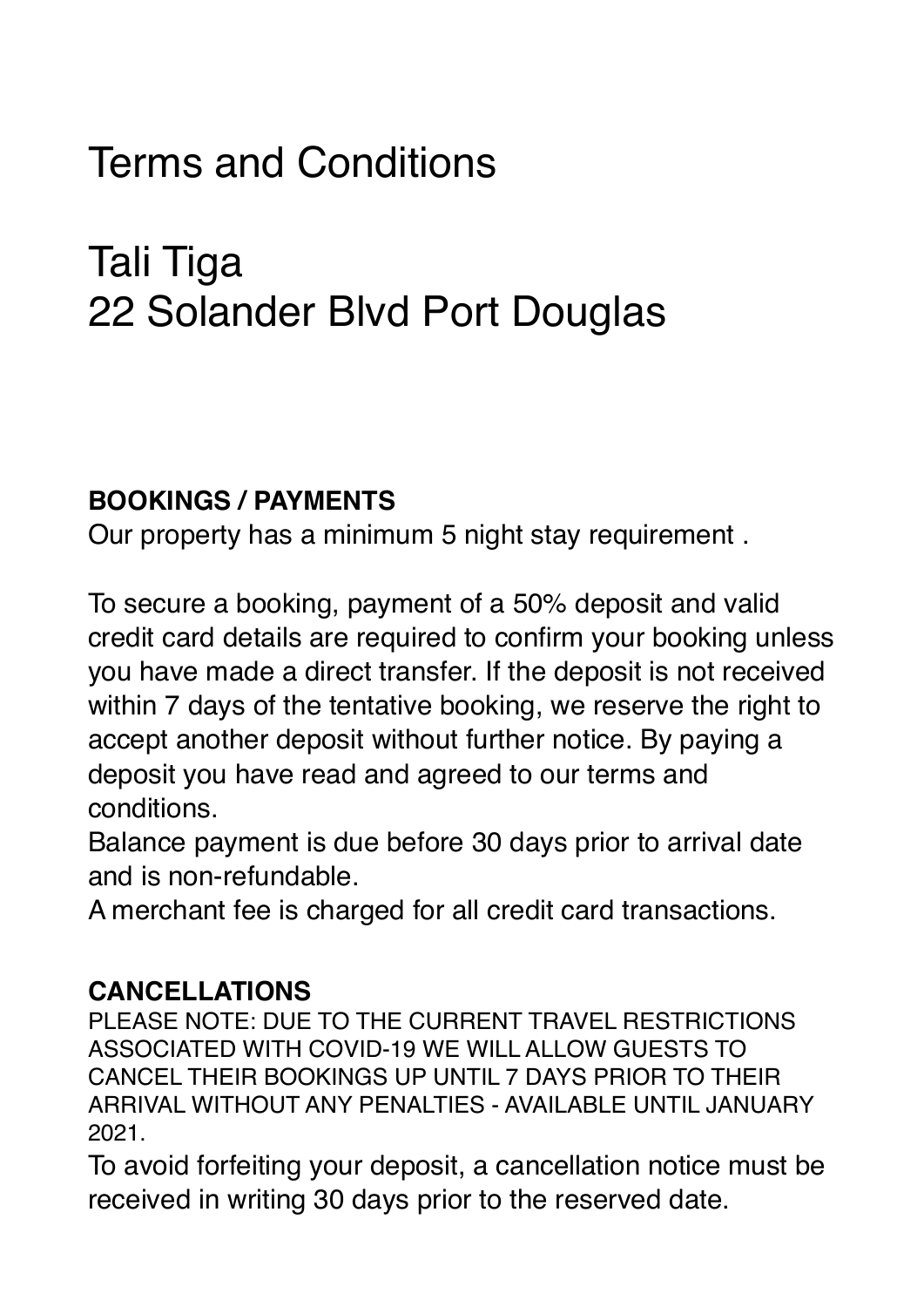Cancellations made after the 30 day period will result in forfeiture of monies paid should we be unable to re-let the property for the reserved time. Therefore we strongly recommend travel insurance.

Tali Tiga recommends that the guest takes out comprehensive holiday cancellation and protection insurance with a reputable insurance company to cater for any unforeseen circumstances which may arise including accident, ill health or any other matters beyond the guest's reasonable control, as once the booking is confirmed and receipted, the guest will be responsible for payment of the full rental.

In the instance of natural disasters, no refund will be provided should you elect to cancel your stay. We highly recommend travel insurance to cover this possibility.

## **GUEST OBLIGATIONS**

The guest agrees that the accommodation is booked only for the number of people actually stated on the booking confirmation. Parties and functions are not permitted on the premises and are strictly prohibited.

Guests are to show consideration for the neighbours and maintain noise to a reasonable level, in particular, between 10pm and 8am. Excessive noise is prohibited and may result in eviction without refund.

Dispose of garbage and recycling in accordance with usual practice at the property in the allocated bins.

Maintain the security of the property at all times. The property should be locked at all times when the guest in not present.

## **PETS**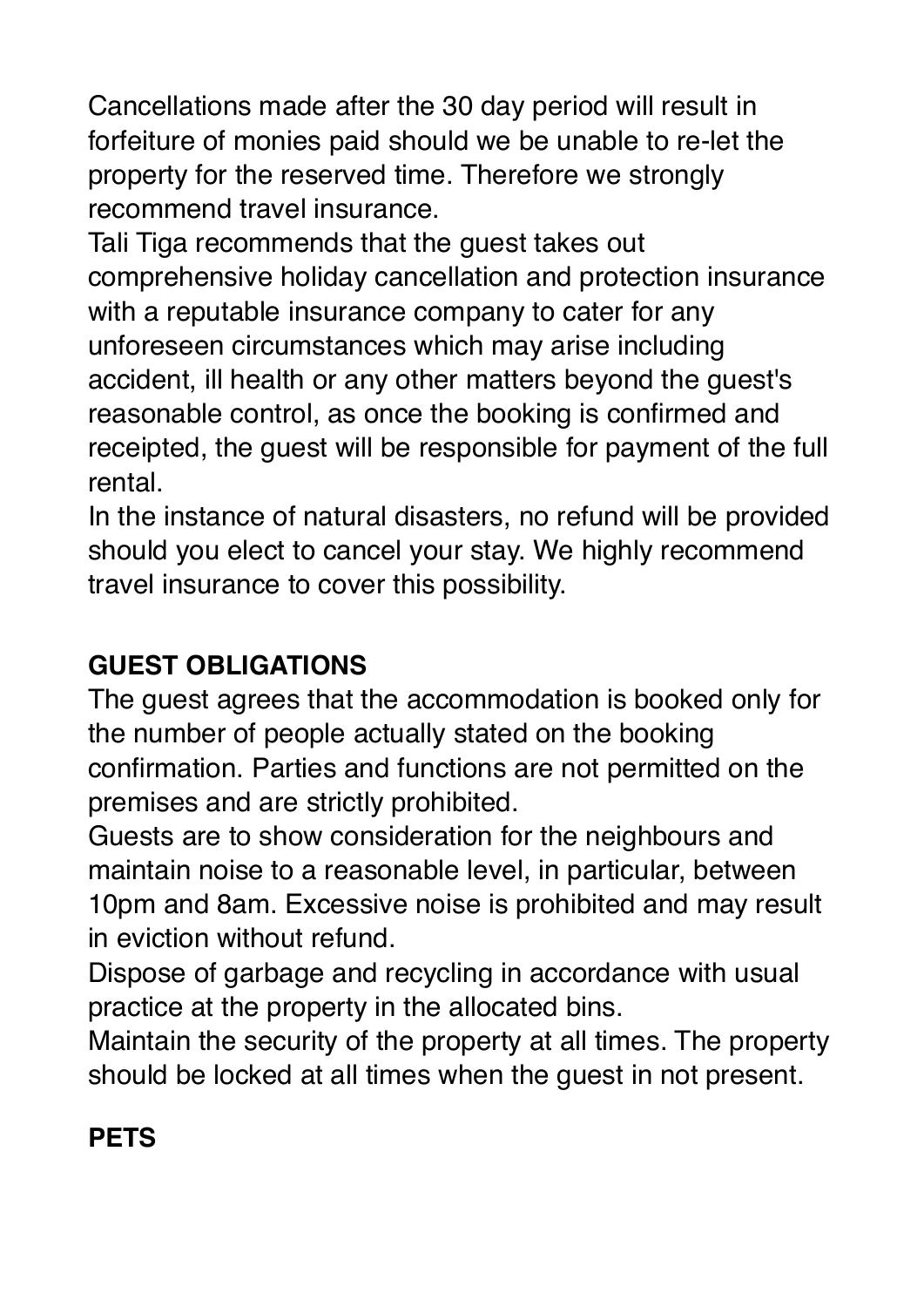To abide with the local health regulations, no pets are allowed into holiday rental accommodation this includes visiting dogs.

## **CHECK IN / CHECK OUT**

The property will be available from 2pm on the day of arrival and vacated by 10am on the day of departure. We make every effort to accommodate early arrivals and late departures however this is not always possible. The only way to absolutely guarantee an early check in or late check out is to book an extra day.

You will be supplied with keys or key cards to the property. On the day of departure these keys are to be left inside the property. A replacement fee for keys and remotes will be charged if they are not returned.

#### **GENERAL**

Our properties are fully self-contained including linen, bath and pool towels, full laundry facilities, hairdryer & BBQ facilities.

We offer a complimentary mid week service for all bookings of 8 nights or more, which will be done from 9am onwards. Extra services can be arranged and will incur an additional charge.

Rollaway beds, port-a-cots and highchairs are available for rental. These must be arranged prior to your arrival.

#### **MAINTENANCE**

Whilst every effort is made to have everything in full working order for your holiday, unforseen issues can sometimes arise such as air-conditioners breaking down or appliances becoming faulty. If this occurs during your stay, please notify the contact numbers given immediately so we can try to resolve it quickly and as efficiently as possible. As we do not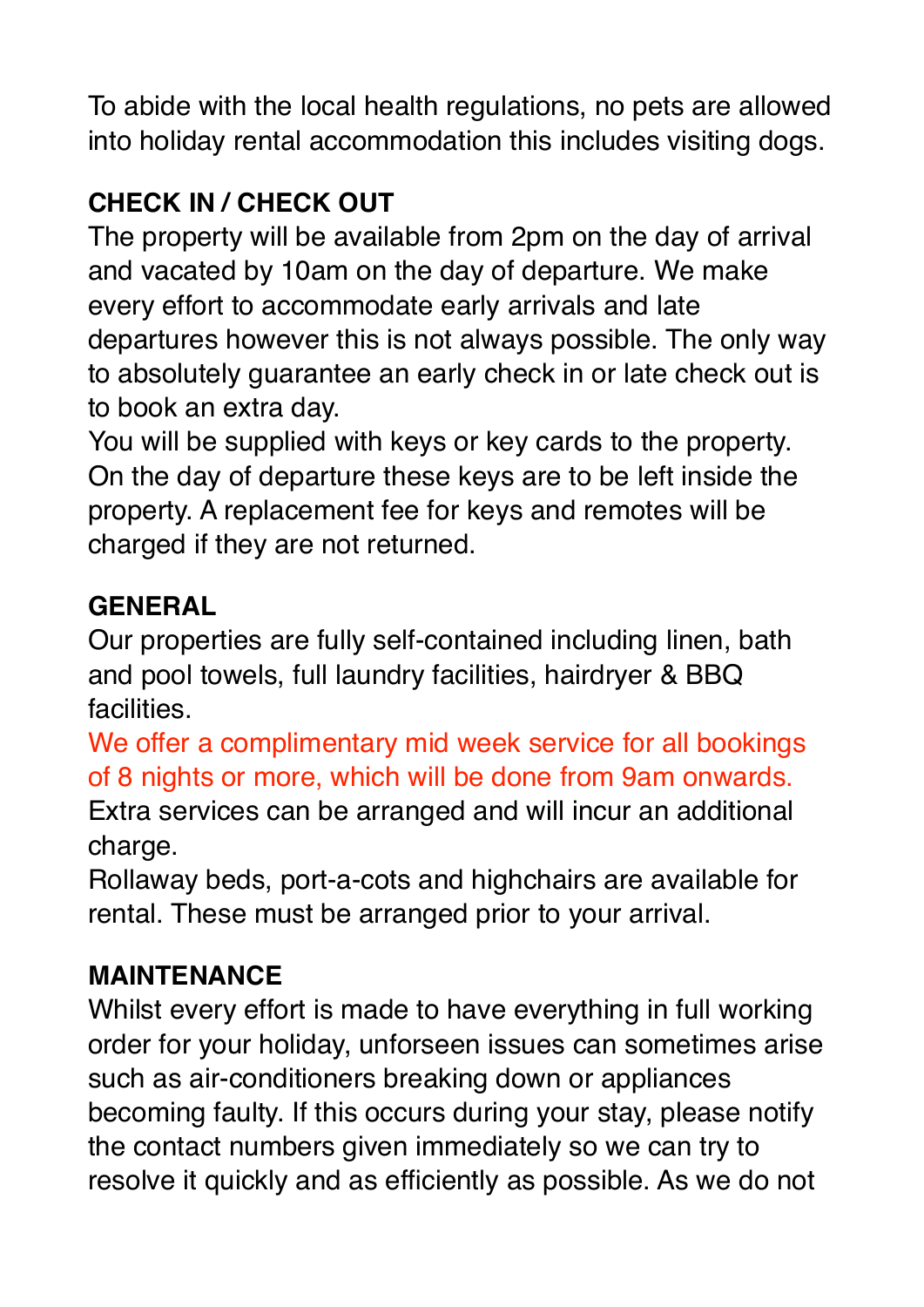live in a metro area, getting a tradesperson to attend immediately or on a weekend is sometimes very difficult. Your patience is appreciated until we have the issue resolved. Unless a situation is dangerous, no refund will be given for unforseen faults.

For reasons of safety, we reserve the right to enter the property to repair any fault.

#### **PERSONAL ITEMS**

All personal belongings, baggage, vehicles and other property of the guests of any description shall be the risk of the guest at all times and the owner accepts no responsibility for any loss or damage thereto, therefore, we advise you lock all personal belongings and bikes inside property grounds at all times.

If personal belongings are left at the property after departure, the guest must pay for postage of the items.

## **BREAKAGES & DAMAGES**

We appreciate that the property will be returned to us in the condition presented on arrival. Any excessive cleaning required or garbage removal will incur additional charges. Breakages and/or damage not caused by normal wear and tear will be billed to your credit card upon departure. Please note that it is not our intention to charge for the replacement of a broken glass.

#### **TELEPHONE / INTERNET**

Tali Tiga has internet available. Login details are located in your compendium.

Excessive downloading will incur additional charges.

Tali Tiga offers a smart TV. You have access to download your personal streaming preference.